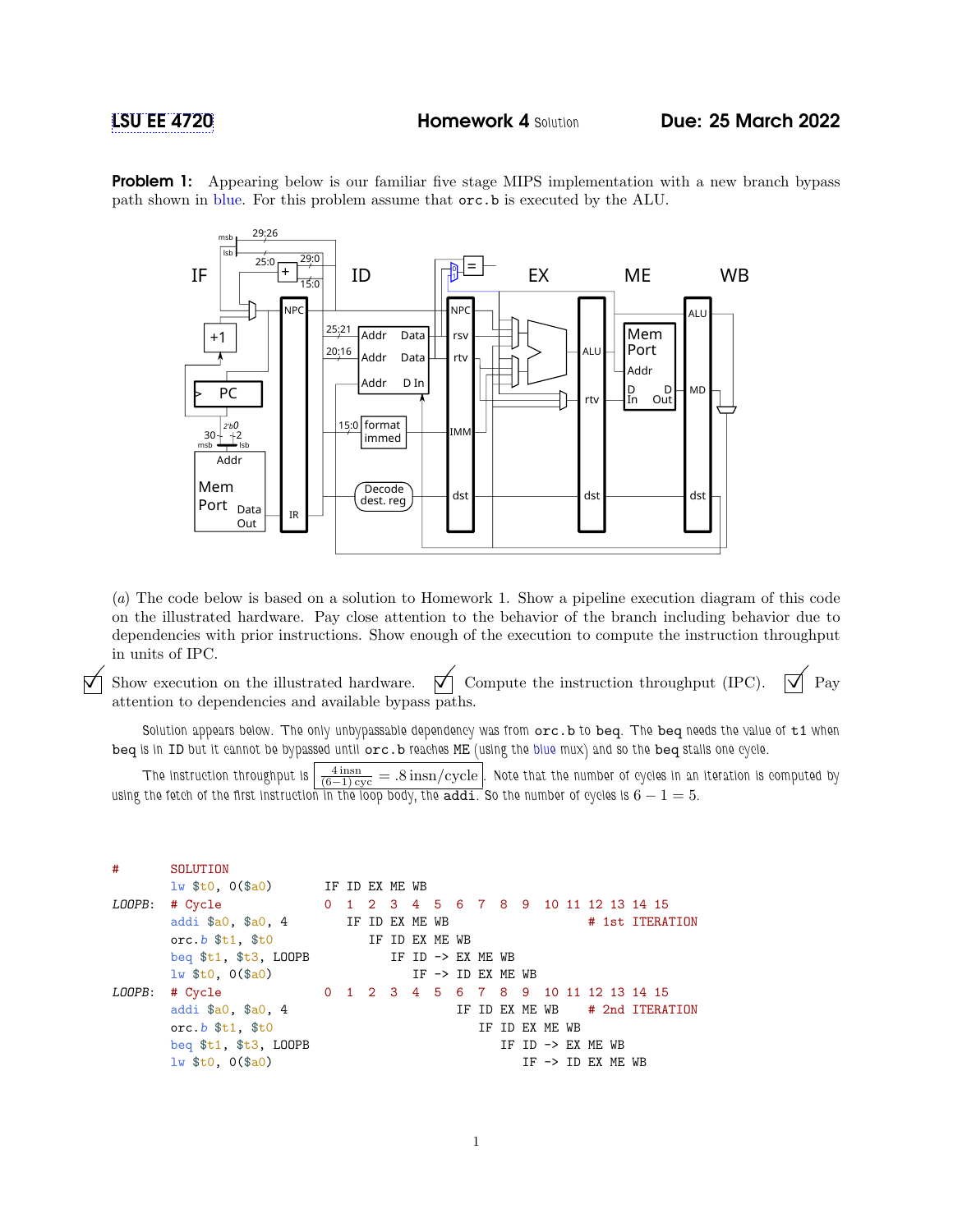(b) The code below should have executed more slowly on the illustrated implementation. Explain why. Hint: The only difference in the code is the branch instruction.

```
lw $t0, 0($a0)
LOOPB:
       addi $a0, $a0, 4
       orc.b $t1, $t0
       beq $t3, $t1, LOOPB
       lw $t0, 0($a0)
```
 $\overrightarrow{\bigtriangledown}$  Explain why the code above executes more slowly.

The comparison unit used to evaluate the branch condition (the  $\equiv$  box in the ID stage) can bypass an  ${\tt rs}$  register value (though only from ME) but not an  $rt$  value. In both code fragments the beq needs the value of  $t_1$  written by the  $\overline{or}$ . b, but in the code fragment immediately above  $t1$  is the beq rt register and so there is no bypass path.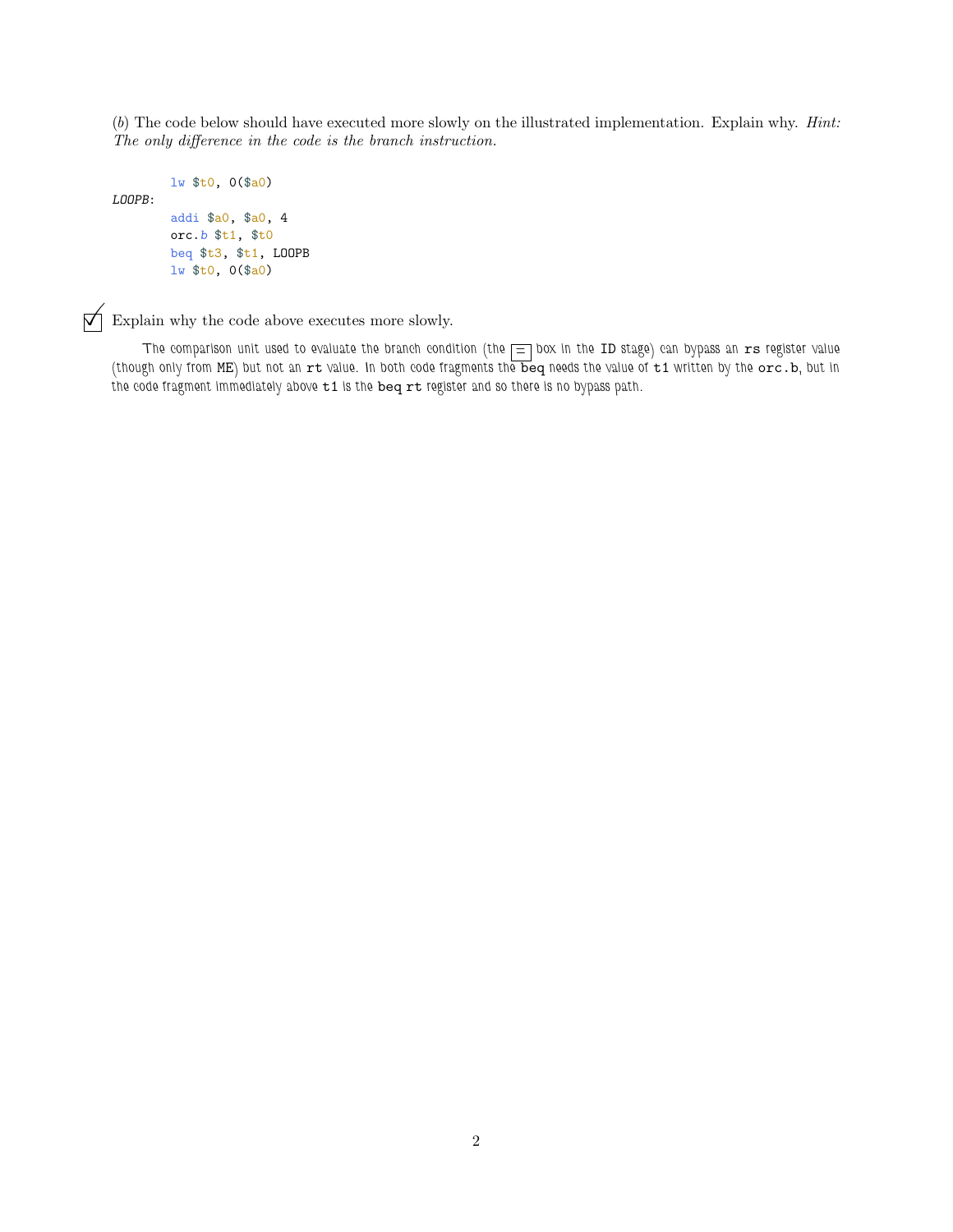Problem 2: Appearing below is the implementation used in the previous problem. Add control logic for the branch condition multiplexor (shown in blue). Feel free to insert an is Branch logic block to detect the presence of a branch based on the instruction opcode. For an Inkscape SVG version of the implementation follow <https://www.ece.lsu.edu/ee4720/2022/hw04-br-byp.svg>.

The solution appears below in blue. Note that it was not necessary to check whether the instruction in ID is a branch because only a branch instruction would use that mux. It is assumed that logic already exists to generate a stall signal when there is a dependence with the instruction in EX.

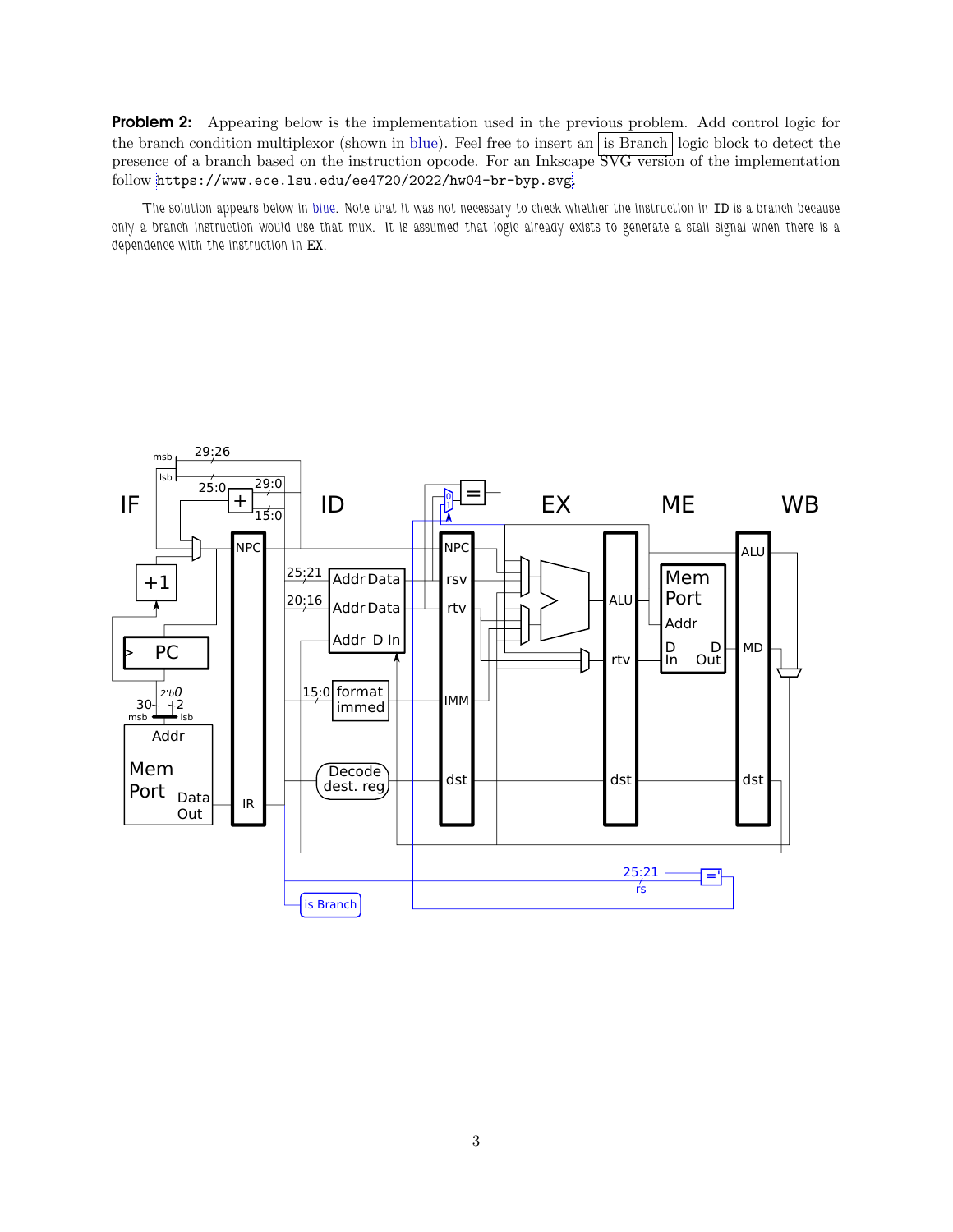**Problem 3:** Appearing below is our MIPS implementation (the one we use, we're not taking credit for inventing it) with an orc.b unit in the EX stage. Unlike the first problem in this assignment, here the orc.b instruction is executed by its own unit, not by the ALU. One reason is because orc.b is fairly easy to compute, and so its output can be available much sooner than the ALU's output. In fact, it will be available early enough to be bypassed to ID for use in determining the branch condition.

Connect the orc.b functional unit so that it can be used by orc.b instructions. Paying attention to cost, connect it so that the following bypasses are possible: (1) A bypass so that an immediately following dependent branch does not stall. This would eliminate a stall in a solution to Problem 1, and avoid a stall in Case 1 in the code fragment below. (2) Bypasses to the next two arithmetic/logical instructions. See Case 2 below.

When weighing design alternatives assume that one pipeline latch bit cost twice as much as one multiplexor bit. Don't overlook opportunities to reuse existing hardware. The Inkscape SVG source for the diagram below is at <https://www.ece.lsu.edu/ee4720/2022/hw04-orc.svg>.

```
# Case 1
orc.b R1, r9
beq R1, r10, TARG
# Case 2
orc.b R1, r9
add r2, R1, r3 # Bypass from ME
xor r4, R1, r5 # Bypass from WB
or r6, R1, r7 # No bypass needed.
```
Connect orc.b unit so code above executes without a stall.

 Show control logic for any multiplexors added. (Control logic does not need to be shown for the branch condition mux.)

As always, avoid costly, inefficient, and unclear solutions.



The solution appears on the next page.